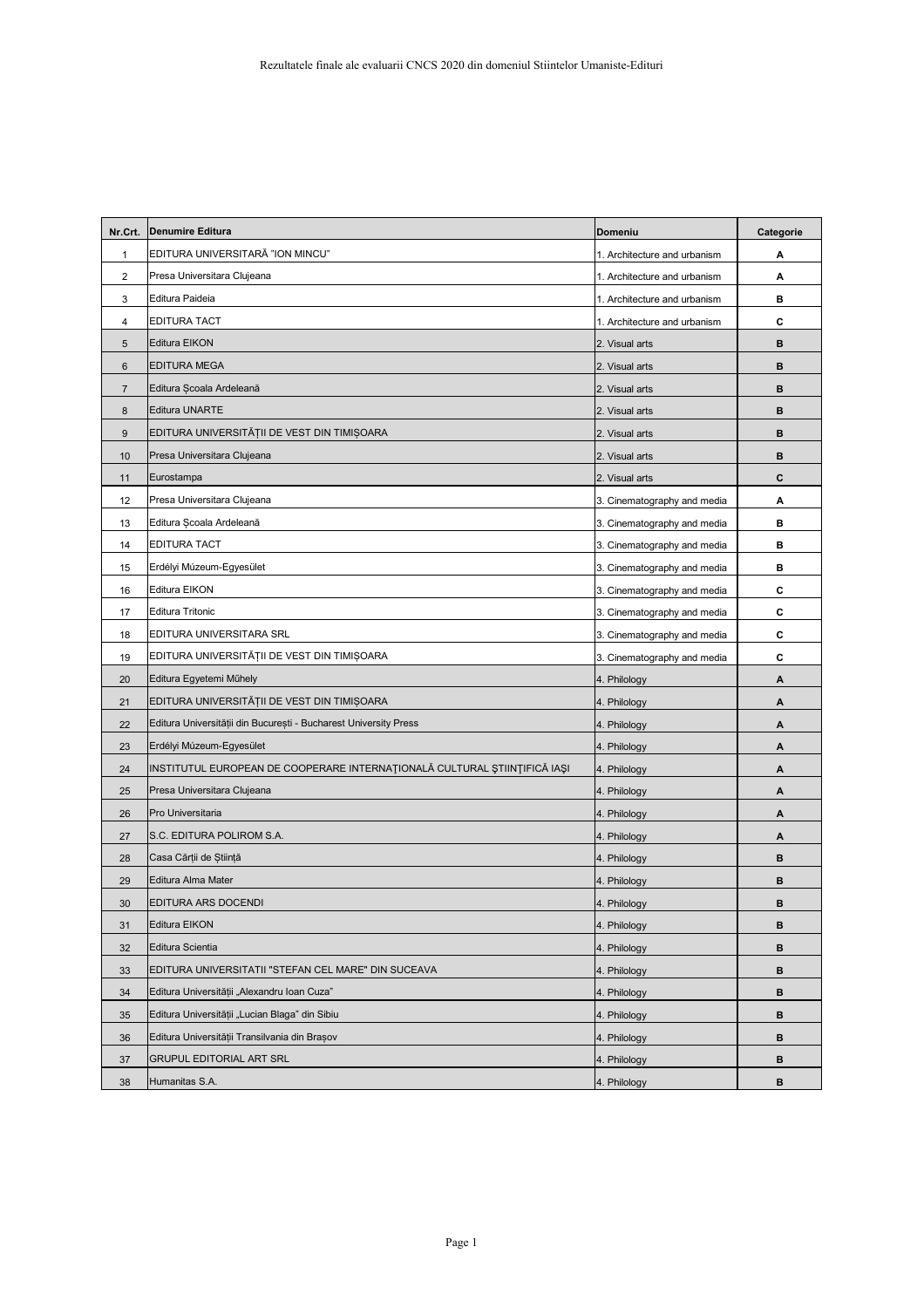| Nr.Crt. | <b>Denumire Editura</b>                                                   | Domeniu       | Categorie |
|---------|---------------------------------------------------------------------------|---------------|-----------|
| 39      | OVIDIUS UNIVERSITY PRESS                                                  | 4. Philology  | B         |
| 40      | Zeta Books SRL                                                            | 4. Philology  | B         |
| 41      | DAVID PRESS PRINT SRL                                                     | 4. Philology  | C         |
| 42      | Editura AETERNITAS                                                        | 4. Philology  | C         |
| 43      | EDITURA ETNOLOGICĂ                                                        | 4. Philology  | C         |
| 44      | Editura Lumen                                                             | 4. Philology  | C         |
| 45      | EDITURA MEGA                                                              | 4. Philology  | C         |
| 46      | EDITURA NICULESCU SRL                                                     | 4. Philology  | C         |
| 47      | <b>Editura Partium</b>                                                    | 4. Philology  | C         |
| 48      | <b>Editura Risoprint</b>                                                  | 4. Philology  | C         |
| 49      | Editura Școala Ardeleană                                                  | 4. Philology  | C         |
| 50      | EDITURA UNIVERSITARA SRL                                                  | 4. Philology  | C         |
| 51      | Editura Universității "Aurel Vlaicu" din Arad                             | 4. Philology  | C         |
| 52      | Editura Universității din Oradea                                          | 4. Philology  | C         |
| 53      | Editura Universității Petrol-Gaze din Ploiești                            | 4. Philology  | C         |
| 54      | <b>Editura University Press</b>                                           | 4. Philology  | C         |
| 55      | Eurostampa                                                                | 4. Philology  | C         |
| 56      | Universitaria                                                             | 4. Philology  | C         |
| 57      | S.C. EDITURA POLIROM S.A.                                                 | 5. Philosophy | Α         |
| 58      | Zeta Books SRL                                                            | 5. Philosophy | Α         |
| 59      | Casa Cărții de Știință                                                    | 5. Philosophy | В         |
| 60      | Editura Egyetemi Műhely                                                   | 5. Philosophy | B         |
| 61      | Editura EIKON                                                             | 5. Philosophy | в         |
| 62      | Editura Humanitas                                                         | 5. Philosophy | В         |
| 63      | Editura Paideia                                                           | 5. Philosophy | B         |
| 64      | EDITURA RATIO ET REVELATIO                                                | 5. Philosophy | В         |
| 65      | EDITURA TACT                                                              | 5. Philosophy | B         |
| 66      | Editura Universității "Alexandru Ioan Cuza"                               | 5. Philosophy | в         |
| 67      | EDITURA UNIVERSITĂȚII DE VEST DIN TIMIȘOARA                               | 5. Philosophy | в         |
| 68      | Editura Universității din București - Bucharest University Press          | 5. Philosophy | B         |
| 69      | Presa Universitara Clujeana                                               | 5. Philosophy | В         |
| 70      | Pro Universitaria                                                         | 5. Philosophy | В         |
| 71      | EDITURA ARS DOCENDI                                                       | 5. Philosophy | C         |
| 72      | Editura Lumen                                                             | 5. Philosophy | C         |
| 73      | Editura Partium                                                           | 5. Philosophy | C         |
| 74      | Editura Școala Ardeleană                                                  | 5. Philosophy | C         |
| 75      | INSTITUTUL EUROPEAN DE COOPERARE INTERNAȚIONALĂ CULTURAL ȘTIINȚIFICĂ IAȘI | 5. Philosophy | C         |
| 76      | S.C. EDITURA LIMES S.R.L.                                                 | 5. Philosophy | С         |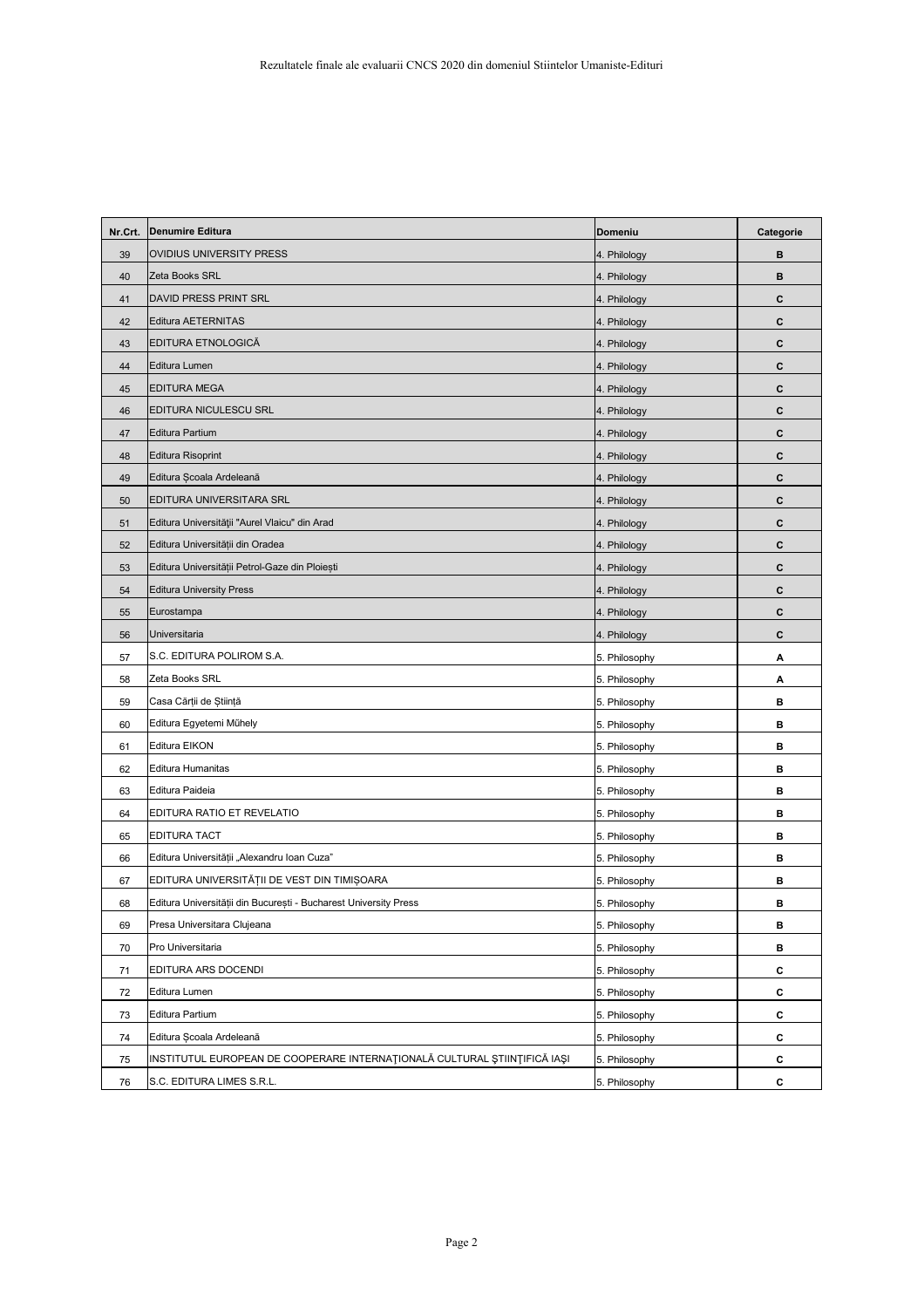| Nr.Crt. | <b>Denumire Editura</b>                                                   | <b>Domeniu</b>                  | Categorie |
|---------|---------------------------------------------------------------------------|---------------------------------|-----------|
| 77      | 'Kriza János" Néprajzi Társaság                                           | 6. History and cultural studies | Α         |
| 78      | EDITURA CORINT                                                            | 6. History and cultural studies | Α         |
| 79      | <b>EDITURA MEGA</b>                                                       | 6. History and cultural studies | А         |
| 80      | Editura Universității "Alexandru Ioan Cuza"                               | 6. History and cultural studies | А         |
| 81      | Humanitas S.A.                                                            | 6. History and cultural studies | Α         |
| 82      | Presa Universitara Clujeana                                               | 6. History and cultural studies | А         |
| 83      | S.C. EDITURA POLIROM S.A.                                                 | 6. History and cultural studies | A         |
| 84      | Zeta Books SRL                                                            | 6. History and cultural studies | А         |
| 85      | Centrul de Studii Transilvane                                             | 6. History and cultural studies | в         |
| 86      | Editura ASTRA Museum                                                      | 6. History and cultural studies | в         |
| 87      | Editura Cetatea de Scaun                                                  | 6. History and cultural studies | в         |
| 88      | Editura Cuvântul Vieții                                                   | 6. History and cultural studies | в         |
| 89      | Editura Egyetemi Műhely                                                   | 6. History and cultural studies | в         |
| 90      | Editura Institutului pentru Studierea Problemelor Minorităților Naționale | 6. History and cultural studies | в         |
| 91      | EDITURA ISTROS A MUZEULUI BRAILEI "CAROL I"                               | 6. History and cultural studies | в         |
| 92      | Editura Lumen                                                             | 6. History and cultural studies | в         |
| 93      | Editura Militară                                                          | 6. History and cultural studies | в         |
| 94      | Editura Muzeului National Brukenthal                                      | 6. History and cultural studies | в         |
| 95      | EDITURA NAPOCA STAR                                                       | 6. History and cultural studies | в         |
| 96      | EDITURA RATIO ET REVELATIO                                                | 6. History and cultural studies | в         |
| 97      | EDITURA TACT                                                              | 6. History and cultural studies | B         |
| 98      | Editura Universității din București - Bucharest University Press          | 6. History and cultural studies | в         |
| 99      | Editura Vremea SRL                                                        | 6. History and cultural studies | в         |
| 100     | Erdélyi Múzeum-Egyesület                                                  | 6. History and cultural studies | в         |
| 101     | <b>GRUPUL EDITORIAL ART SRL</b>                                           | 6. History and cultural studies | в         |
| 102     | INSTITUTUL NAȚIONAL PENTRU STUDIUL TOTALITARISMULUI                       | 6. History and cultural studies | в         |
| 103     | "Vasile Goldiș" University Press Arad                                     | 6. History and cultural studies | С         |
| 104     | Casa Cărții de Știință                                                    | 6. History and cultural studies | C         |
| 105     | DAVID PRESS PRINT SRL                                                     | 6. History and cultural studies | C         |
| 106     | Editura Argonaut                                                          | 6. History and cultural studies | C         |
| 107     | Editura Arhiepiscopiei Romano-Catolice de București                       | 6. History and cultural studies | C         |
| 108     | Editura Armanis                                                           | 6. History and cultural studies | С         |
| 109     | EDITURA ARS DOCENDI                                                       | 6. History and cultural studies | C         |
| 110     | Editura EIKON                                                             | 6. History and cultural studies | C         |
| 111     | EDITURA ETNOLOGICĂ                                                        | 6. History and cultural studies | C         |
| 112     | Editura Galaxia Gutenberg                                                 | 6. History and cultural studies | C         |
| 113     | Editura Muzeului de Istorie Galați                                        | 6. History and cultural studies | С         |
| 114     | EDITURA MUZEULUI ȚĂRII CRIȘURILOR                                         | 6. History and cultural studies | C         |
| 115     | Editura Școala Ardeleană                                                  | 6. History and cultural studies | C         |
| 116     | EDITURA UNIVERSITARA SRL                                                  | 6. History and cultural studies | C         |
| 117     | EDITURA UNIVERSITĀȚII DE VEST DIN TIMIȘOARA                               | 6. History and cultural studies | C         |
| 118     | <b>Editura University Press</b>                                           | 6. History and cultural studies | С         |
| 119     | Eurostampa                                                                | 6. History and cultural studies | C         |
| 120     | INSTITUTUL EUROPEAN DE COOPERARE INTERNAȚIONALĂ CULTURAL ȘTIINȚIFICĂ IAȘI | 6. History and cultural studies | C         |
| 121     | Pro Universitaria                                                         | 6. History and cultural studies | C         |
| 122     | S.C. EDITURA LIMES S.R.L.                                                 | 6. History and cultural studies | C         |
| 123     | Universitaria                                                             | 6. History and cultural studies | С         |